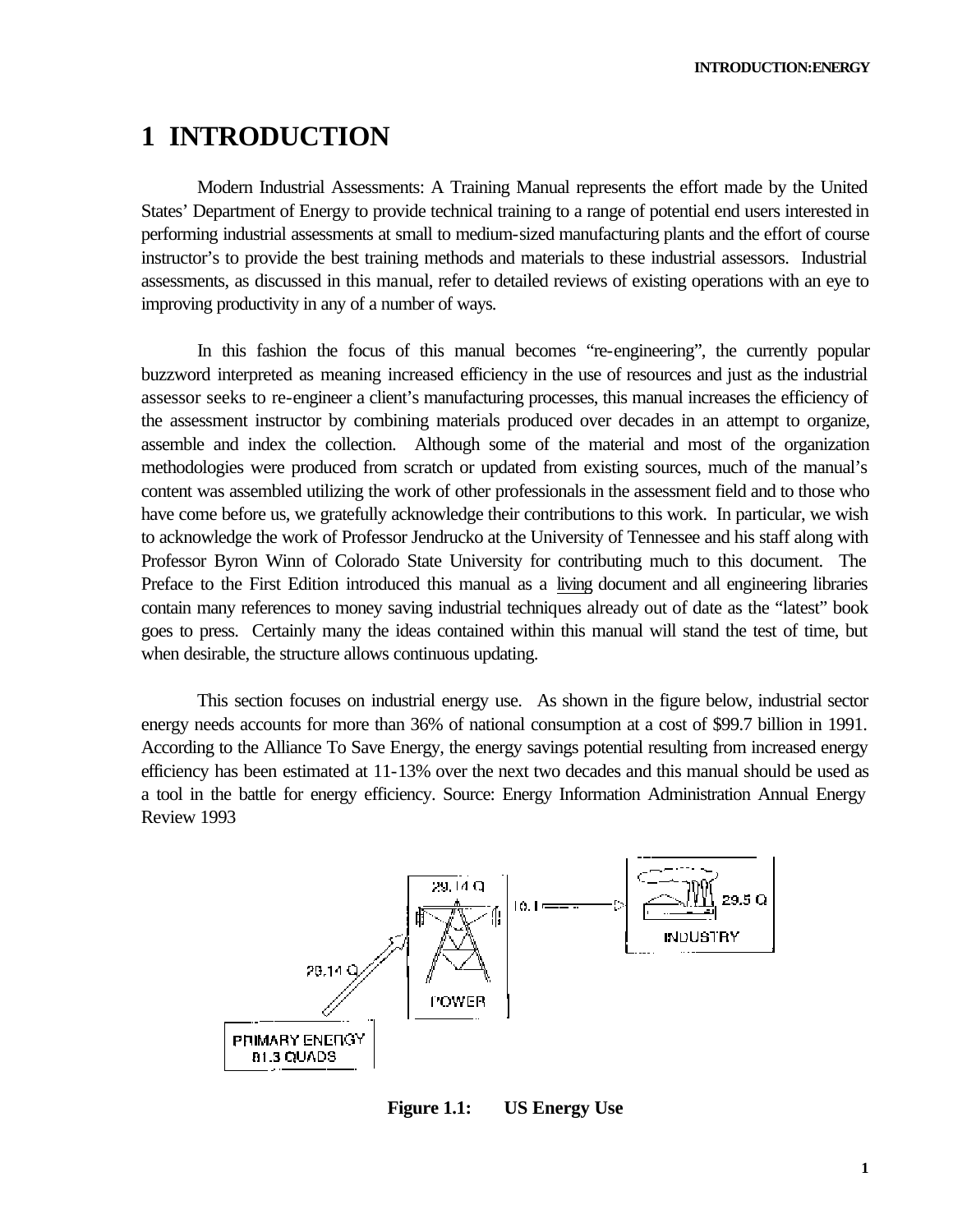### *1.1. ENERGY*

All nations, particularly those with a strong industrial base, transform energy of one form into another for the benefit of Society. Thus a shared governmental enterprise that spends money wisely while improving the efficiency and minimizing the environmental impact of energy transformation is a simple goal perhaps, but not one without inherent difficulties. Limited resources such as oil reserves or coal deposits illustrate an obvious obstacle overcome chiefly through importation mechanisms but influenced directly by strategic resource allocation requirements. Luckily, not all activities, even essentials such as illumination, require the same amount of energy and different opportunities for resource conservation exist both in the type of energy usage and the industries in which usage occurs. The following pictures from the U.S. Dept. of Energy's Energy Information Agency show a typical profile of energy usage for different activities within buildings and the energy intensity of various industries.



**Figure 1.2: Building Energy Use** 

From these generalities the greatest opportunities for energy conservation occur in the chemical and primary metals industries. Assessments of the energy usage in such plants with recommendations for conservation together constitute one valid strategy for demand-side energy management (DSM). Cutting usage by the consumer decreases the demand on the energy providers as their consumer base increases. Thus, aggressive utility DSM programs may abrogate the need for creation of new power generation plants. Energy conservation on the facility scale translates directly to resource preservation and decreased environmental stress on the larger scale. With the forthcoming deregulation of energy providers, demand side services will become increasingly more important as consumers shop for value added services accompanied by competitive pricing in the energy markets.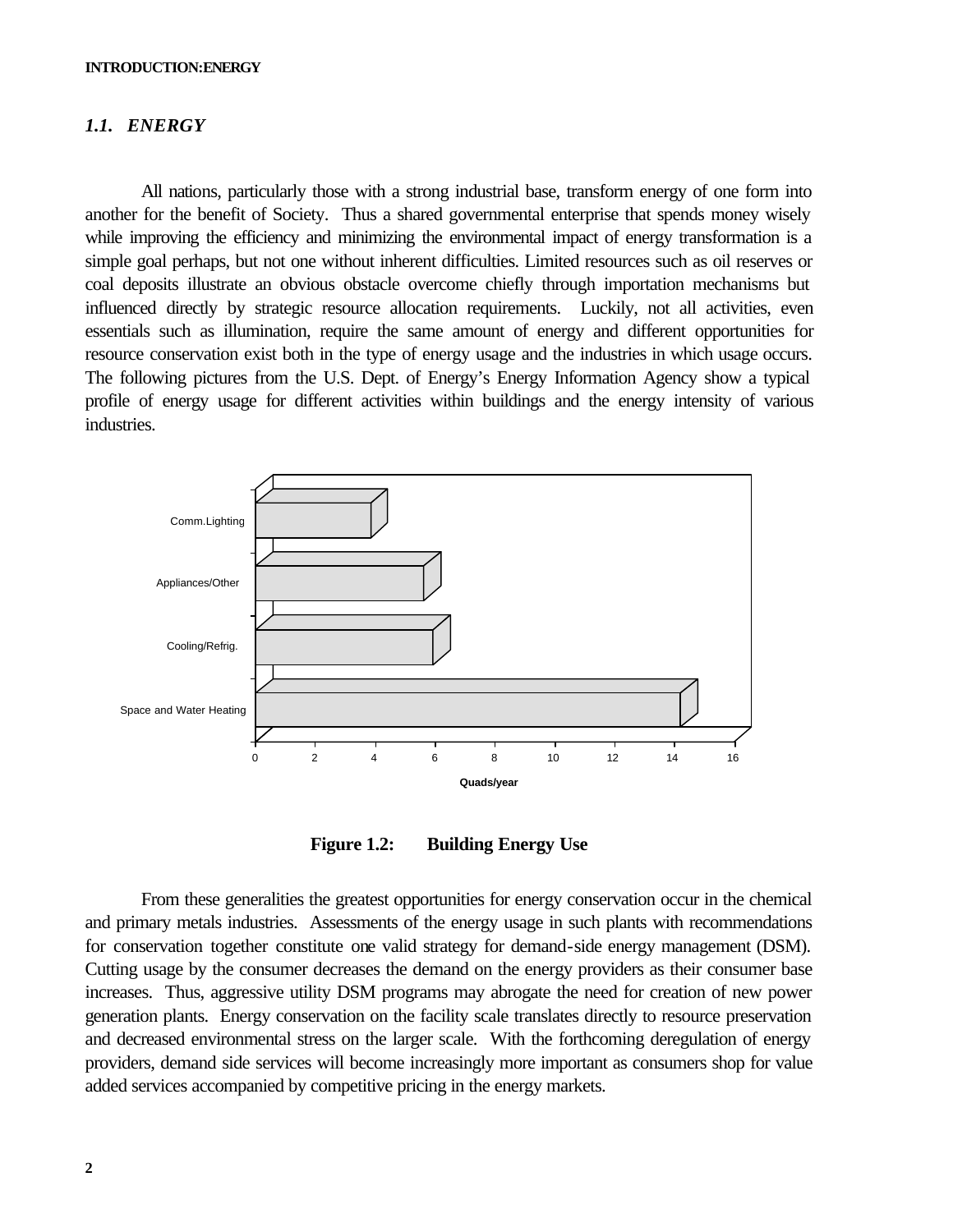

**Figure 1.3: Industrial Energy Use**

Energy conservation, waste minimization, pollution prevention and productivity enhancement all represent areas investigated during the industrial assessment. Energy conservation strategy research and development since the oil embargo years has enriched the possibilities of use reduction methodology's application to the small and medium sized industrial manufacturer. The Figure 1.4:"Load Shape Changes" on page 4 from Clark W. Gellings presentation to the EEI shows examples of typical load variations resulting from some conservation strategies. An extension of this approach follows the graphic keys with descriptions of a variety of systems typically employed in most of today's manufacturing plants. As can be seen, in some cases more than one approach is available and in the case of demand controls and heat pumps three load shape changes apply. The following and last page of Gellings' summary shows some expected simple payback periods. Paybacks are derived from division of the money saved annually after implementing the recommendation by its associated implementation cost. An important piece of information, presentation of the payback to the assessed industrial client becomes an essential stratagem used in gaining project approval. The role of payback in industrial decision making by small to medium sized manufacturers for whom the window of competitive opportunity is quite small cannot be over-emphasized. The industrial assessor must sell the manufacturer on the recommendation's possibilities before short-term profits can be routed into operational budgets.

The following abbreviations are used in the summary:

PC - peak clipping

VF - valley filling

LS - load shifting

SC - strategic conservation

SG - strategic growth

FLS - flexible load shape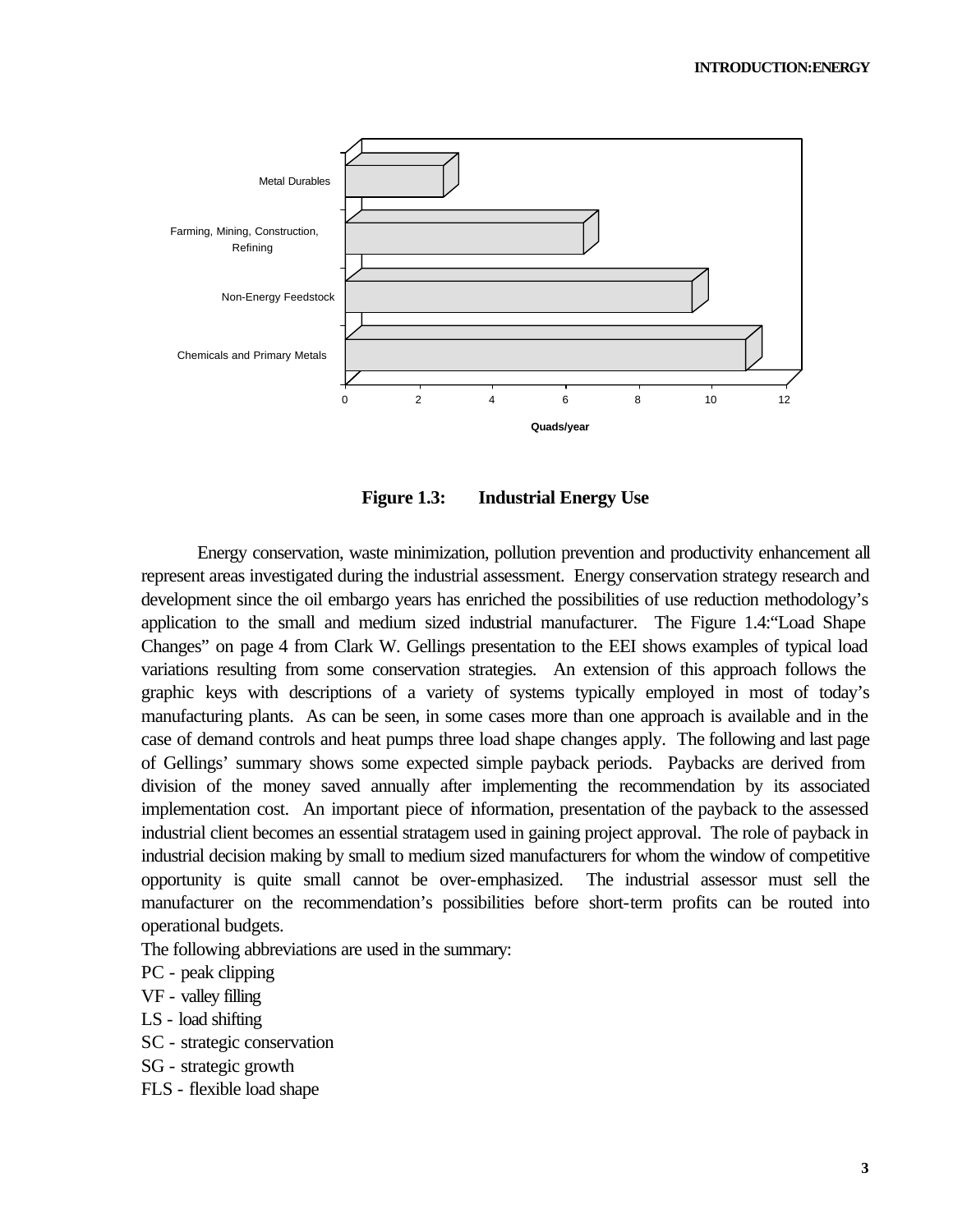

**Figure 1.4: Load Shape Changes**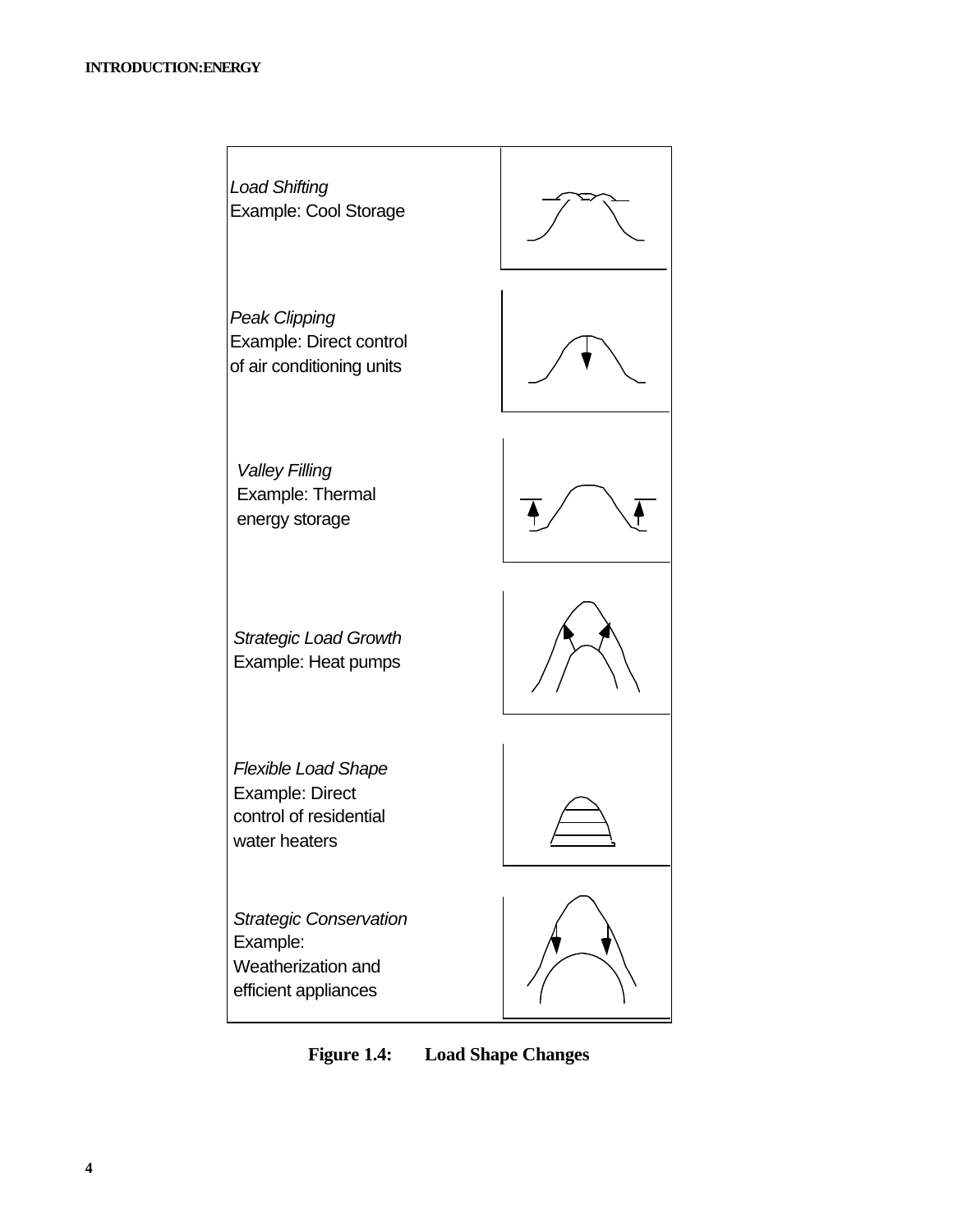|                                                                                                                                                                                                      | PC                    | VF | LS | SC                                                            | SG | <b>FLS</b> |
|------------------------------------------------------------------------------------------------------------------------------------------------------------------------------------------------------|-----------------------|----|----|---------------------------------------------------------------|----|------------|
| <b>Cooling Systems</b>                                                                                                                                                                               |                       |    |    |                                                               |    |            |
| 1. Condenser Water Temperature Reset<br>2. Chilled Water Supply Temperature Reset<br>3. Hot-Gas Defrost<br>4. Two-Speed Motors on Cooling Tower Fan                                                  |                       |    |    | X<br>X<br>X<br>X                                              |    |            |
| <b>Heating Systems</b>                                                                                                                                                                               |                       |    |    |                                                               |    |            |
| 5. Destratification Fans<br><b>Comfort Radiant Heating Systems</b><br>6.<br>7. Process Radiant Heating Systems<br>8. Quartz Radiant Heating Systems                                                  |                       |    |    | X<br>X<br>X<br>X                                              |    |            |
| <b>Boilers</b>                                                                                                                                                                                       |                       |    |    |                                                               |    |            |
| 9. Combustion Air Blowers Variable Frequency Drives x<br>10. Air/Fuel Ratio Reset<br>11. Turbulators<br>12. High-Pressure Condensate Return System<br>13. Steam Trap Repair<br>14. Steam Leak Repair |                       |    |    | X<br>X<br>X<br>X<br>X                                         |    |            |
| Air Compressors                                                                                                                                                                                      |                       |    |    |                                                               |    |            |
| 15. Outside Air Usage<br>16. Leakage Reduction<br>17. Cooling Water Heat Recovery<br>18. Waste Heat Recovery<br>19. Pressure Reduction                                                               | X<br>$\mathbf X$<br>X |    |    | X<br>$\mathbf X$<br>$\mathbf X$<br>$\mathbf X$<br>$\mathbf X$ |    |            |
| 20. Screw Compressor Controls<br>21. Compressor Replacement<br>22. Low-Pressure Blowers                                                                                                              | $\mathbf X$<br>X      |    |    | $\mathbf X$<br>$\mathbf X$<br>$\mathbf X$                     |    |            |

# **Demand-Side Management Strategies: Industrial Measures**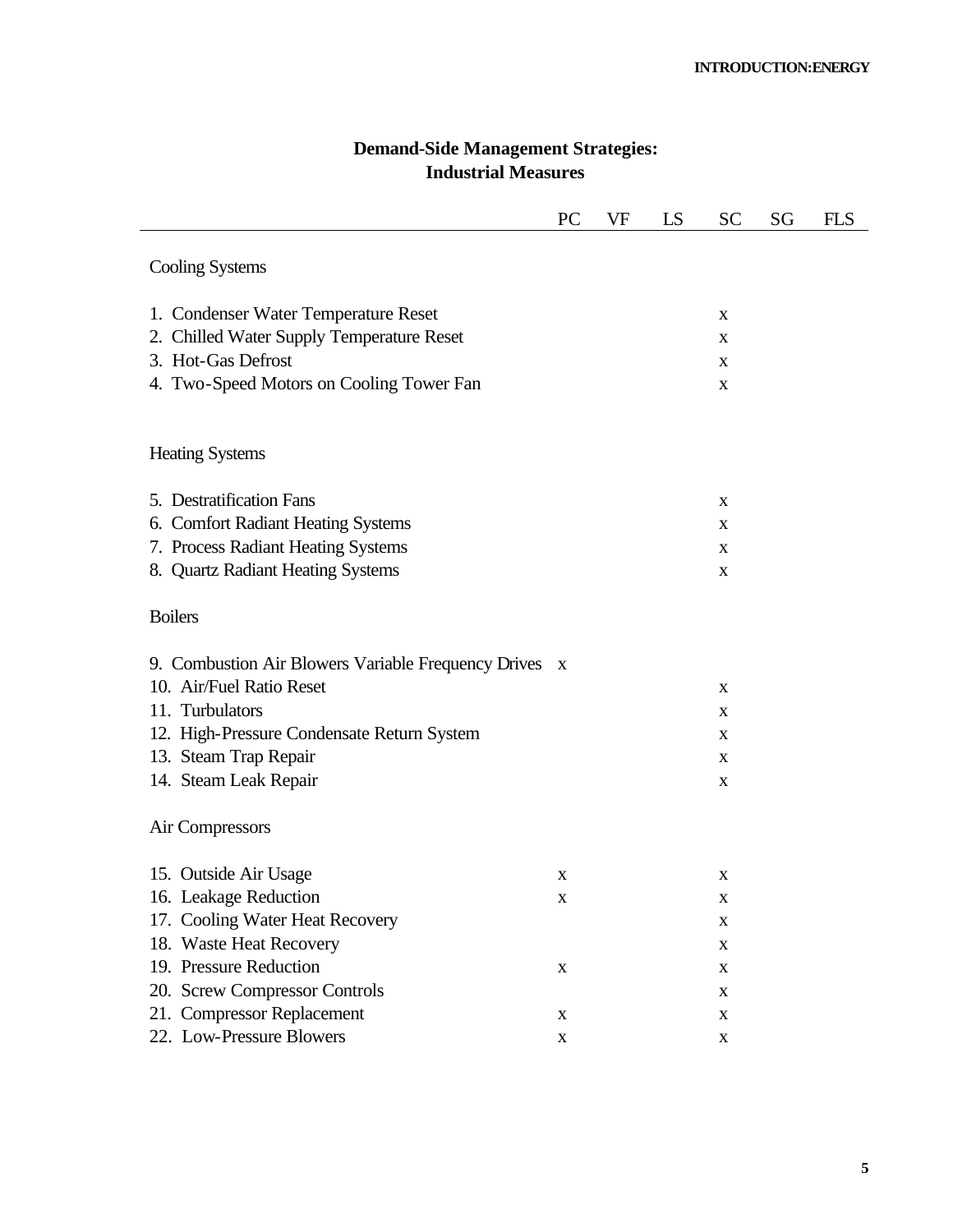### **INTRODUCTION:ENERGY**

|                                               | PC          | VF | LS | <b>SC</b>                 | SG | <b>FLS</b> |
|-----------------------------------------------|-------------|----|----|---------------------------|----|------------|
| Insulation                                    |             |    |    |                           |    |            |
|                                               |             |    |    |                           |    |            |
| 23. Steam Leaks and Hot Water Pipes           |             |    |    | X                         |    |            |
| 24. Chilled Water Pipes                       |             |    |    | X                         |    |            |
| 25. Hot Tanks                                 |             |    |    | X                         |    |            |
| 26. Cold Tanks                                |             |    |    | X                         |    |            |
| 27. Injection Mold Barrels                    |             |    |    | X                         |    |            |
| 28. Dock Doors                                |             |    |    | $\boldsymbol{\mathrm{X}}$ |    |            |
| <b>Industrial Process Heat Recovery</b>       |             |    |    |                           |    |            |
|                                               |             |    |    |                           |    |            |
| 29. Industrial Process Heat Exchangers        | X           |    |    | X                         |    |            |
| 30. Waste Heat Recovery Boilers               | X           |    |    | X                         |    |            |
| 31. Cogeneration                              | $\mathbf X$ | X  |    |                           |    |            |
| 32. Industrial Process Heat Pumps             |             | X  | X  | X                         |    |            |
| Solar Energy                                  |             |    |    |                           |    |            |
| 33. Solar Industrial Process Heating          | $\mathbf X$ |    |    | $\mathbf X$               |    |            |
| 34. Once-Through Solar Heated Ventilation and |             |    |    | X                         |    |            |
| Process Air                                   |             |    |    |                           |    |            |
| 35. Solar Photocatalytic Water Detoxification |             |    |    | $\mathbf X$               |    |            |
| Electric Use Shifting and Controls            |             |    |    |                           |    |            |
| 36. Demand Controls                           | X           | X  | X  |                           |    |            |
| 37. Interruptible and Curtailable Service     | X           |    |    |                           |    | X          |
| 38. Power Factor                              | X           |    |    |                           |    |            |

ц,

 $PC = peak$  clipping;  $VF = valley$  filling;  $LS = load$  shifting;  $SC = strategic$  conservation;  $SG = strategic$ growth; FLS = flexible load shape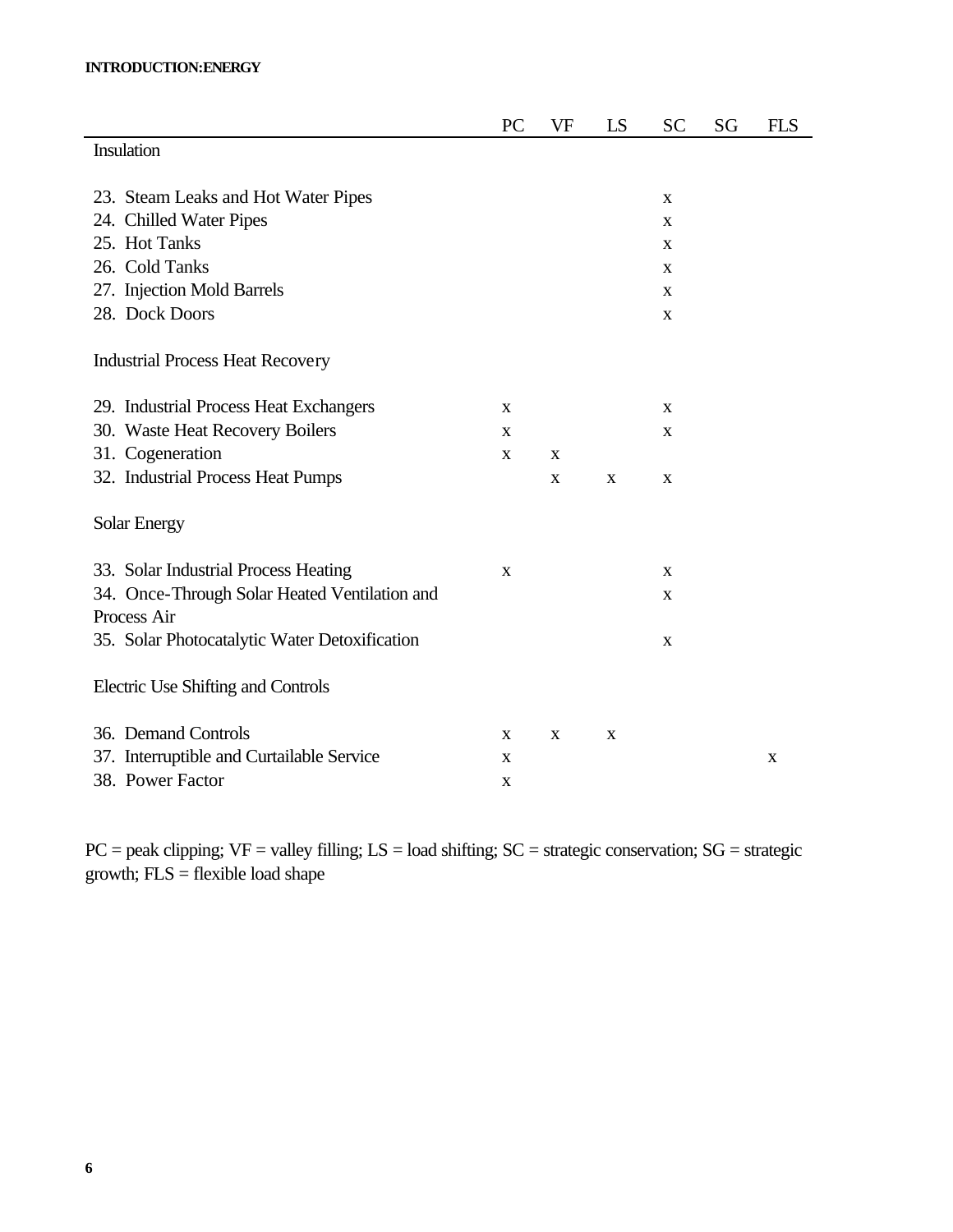|                                                     | ${<}2$      | $2 - 5$     | $6 - 10$ | >10 |
|-----------------------------------------------------|-------------|-------------|----------|-----|
| <b>Cooling Systems</b>                              |             |             |          |     |
| 1. Condenser Water Temperature Reset                | X           |             |          |     |
| 2. Chilled Water Supply Temperature Reset           | X           |             |          |     |
| 3. Hot-Gas Defrost                                  |             | X           |          |     |
| 4. Two-Speed Motors on Cooling Tower Fan            | X           |             |          |     |
| <b>Heating Systems</b>                              |             |             |          |     |
| 5. Destratification Fans                            | X           |             |          |     |
| 6. Comfort Radiant Heating Systems                  | X           |             |          |     |
| 7. Process Radiant Heating Systems                  | $\mathbf X$ |             |          |     |
| 8. Quartz Radiant Heating Systems                   |             | X           |          |     |
| <b>Boilers</b>                                      |             |             |          |     |
| 9. Combustion Air Blowers Variable Frequency Drives |             | X           |          |     |
| 10. Air/Fuel Ratio Reset                            | X           |             |          |     |
| 11. Turbulators                                     | X           |             |          |     |
| 12. High-Pressure Condensate Return System          |             | $\mathbf X$ |          |     |
| 13. Steam Trap Repair                               | X           |             |          |     |
| 14. Steam Leak Repair                               | X           |             |          |     |
| Air Compressors                                     |             |             |          |     |
| 15. Outside Air Usage                               | X           |             |          |     |
| 16. Leakage Reduction                               | X           |             |          |     |
| 17. Cooling Water Heat Recovery                     | X           |             |          |     |
| 18. Waste Heat Recovery                             | X           |             |          |     |
| 19. Pressure Reduction                              | $\mathbf X$ |             |          |     |
| 20. Screw Compressor Controls                       | $\mathbf X$ |             |          |     |
| 21. Compressor Replacement                          | $\mathbf X$ |             |          |     |
| 22. Low-Pressure Blowers                            | $\mathbf X$ |             |          |     |
| Insulation                                          |             |             |          |     |

### **Paybacks<sup>1</sup> for Demand-Side Management Strategies: Industrial Measures**

23. Steam Leaks and Hot Water Pipes x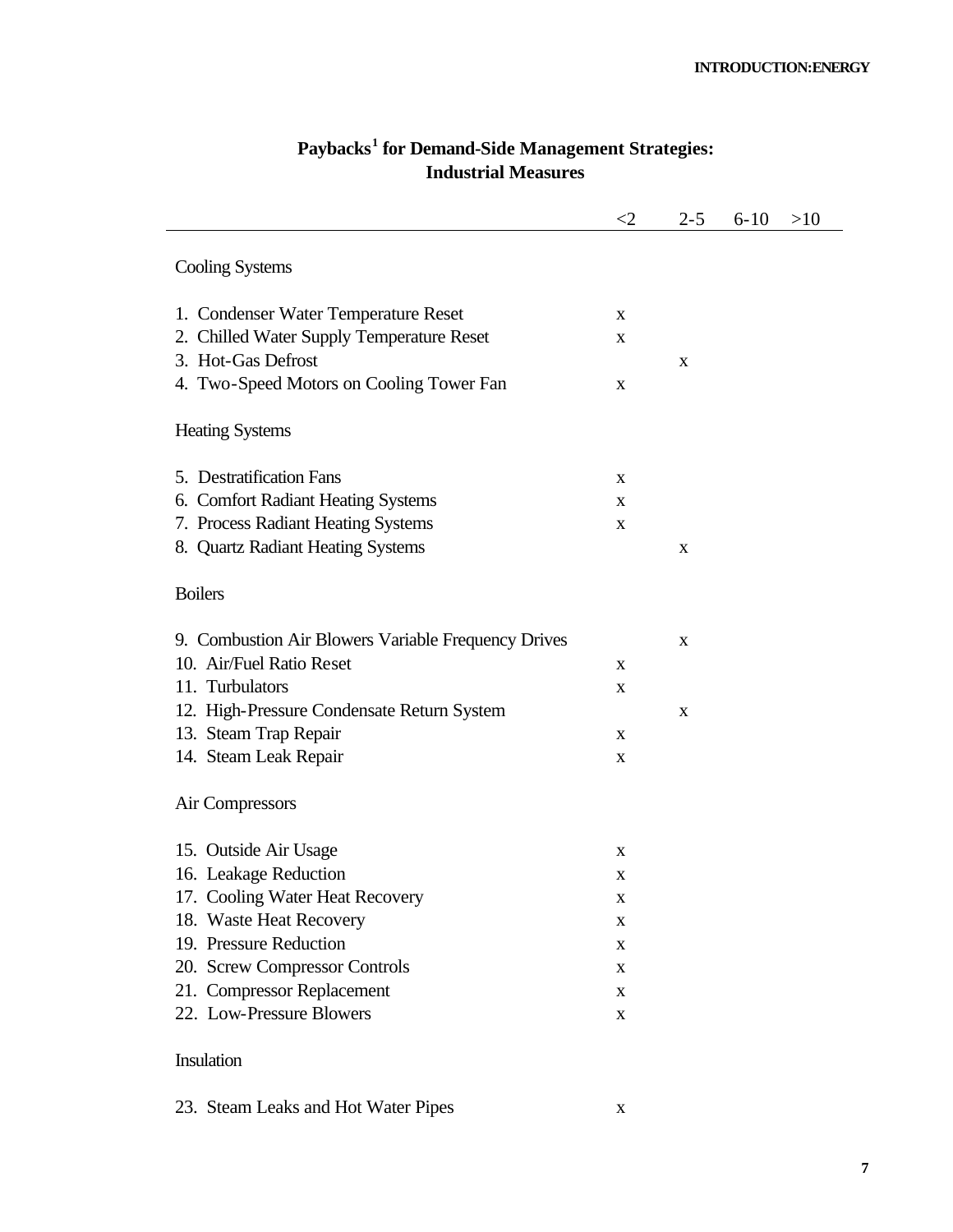#### **INTRODUCTION:ENERGY**

|                                                       | $\leq$ 2    | $2 - 5$ | $6 - 10$ | >10 |
|-------------------------------------------------------|-------------|---------|----------|-----|
| 24. Chilled Water Pipes                               | X           |         |          |     |
| 25. Hot Tanks                                         | X           |         |          |     |
| 26. Cold Tanks                                        | X           |         |          |     |
| 27. Injection Mold Barrels                            | X           |         |          |     |
| 28. Dock Doors                                        | $\mathbf X$ |         |          |     |
| <b>Industrial Process Heat Recovery</b>               |             |         |          |     |
| 29. Industrial Process Heat Exchangers                |             | X       |          |     |
| 30. Waste Heat Recovery Boilers                       |             |         |          | X   |
| 31. Cogeneration                                      |             | X       |          |     |
| 32. Industrial Process Heat Pumps                     | X           | X       |          |     |
| <b>Solar Energy</b>                                   |             |         |          |     |
| 33. Solar Industrial Process Heating                  |             | X       | X        | X   |
| 34. Once-Through Solar Heated Ventilation and Process |             | X       |          |     |
| Air                                                   |             |         |          |     |
| 35. Solar Photocatalytic Water Detoxification         |             | X       | X        | X   |
| Electric Use Shifting and Controls                    |             |         |          |     |
| 36. Demand Controls                                   |             | X       |          |     |

 $PC = peak clipping$ ;  $VF = valley filling$ ;  $LS = load shifting$ ;  $SC = strategic conservation$ ;  $SG = strategic$ growth;  $FLS = flexible load shape$ 

1 Paybacks will vary based on climate, fuel costs, system characteristics, implementation cost by geographical area, and other factors.

x - The payback falls in the category indicated

Industrial assessments such as those practiced by the universities participating in the U.S. Department of Energy's Industrial Assessment Center Program typically begin long before the facility is visited by representatives of the Center. Compiled from over 8,000 assessments and containing and 57,000 recommendations, the IAC program data base is available to public and may be accessed via the internet's World Wide Web (W3) at the address or uniform resource locator (URL) http://oipeawww.rutgers.edu, downloaded to any computer and analyzed with any data base program recognizing files with a .dbf extension.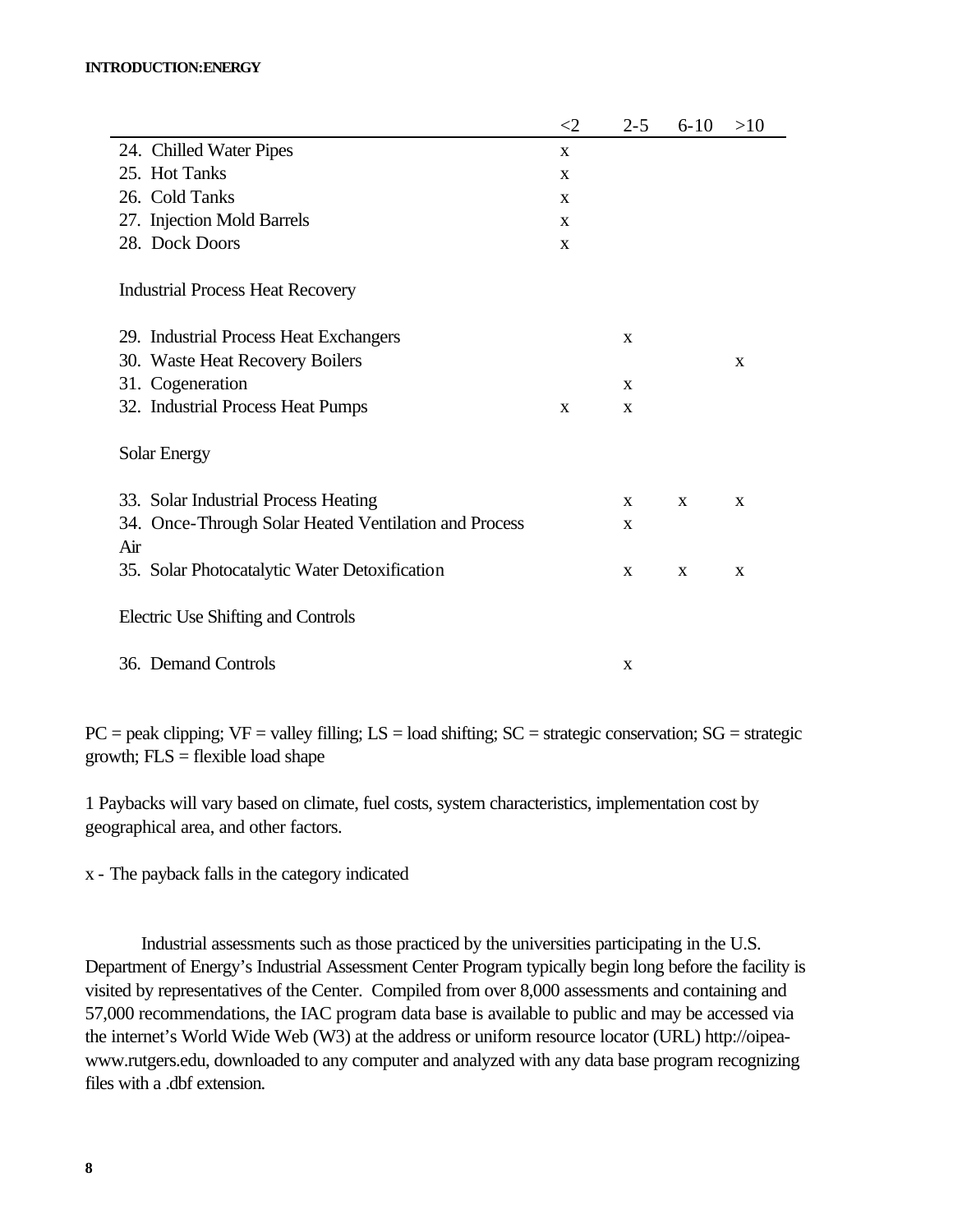Relational form from assessments to recommendations in a one to many manner, study of manufacturing environments through the data base allows assessment of previous recommendations: typical and innovative ideas, dollar savings, energy and resource conservation, implementation likelihood.

Average cost savings broken down by recommendation type provides a good representation of the potential before on site evaluation. Expressed in this case averaged over the entire data set, this can be further broken down (in most cases) by four-digit standard industrial code as a pre-assessment tool.



**Figure 1.5: Average Cost Savings for IAC Recommendations – 1**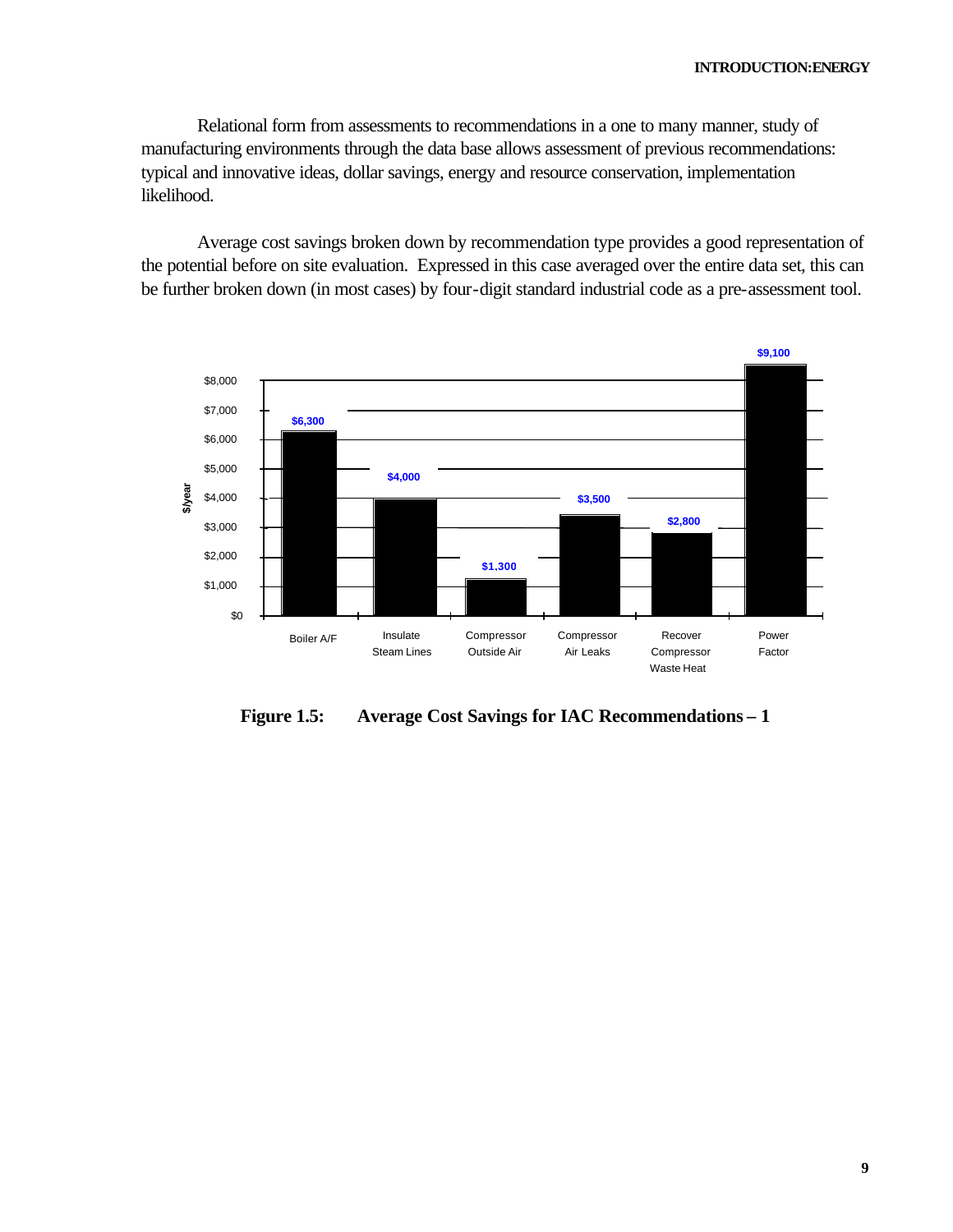

**Figure 1.6: Average Cost Savings for IAC Recommendations – 2** 



**Figure 1.7: Average Cost Savings for IAC Recommendations – 3** 

### **1.1.1. Building Energy Summary**

When comparing an industrial plant to an office building the common denominator found relates to certain energy costs. Each facility must provide working conditions for the people inside the buildings adequate for the intended product output including heating and/or cooling of the inside air and providing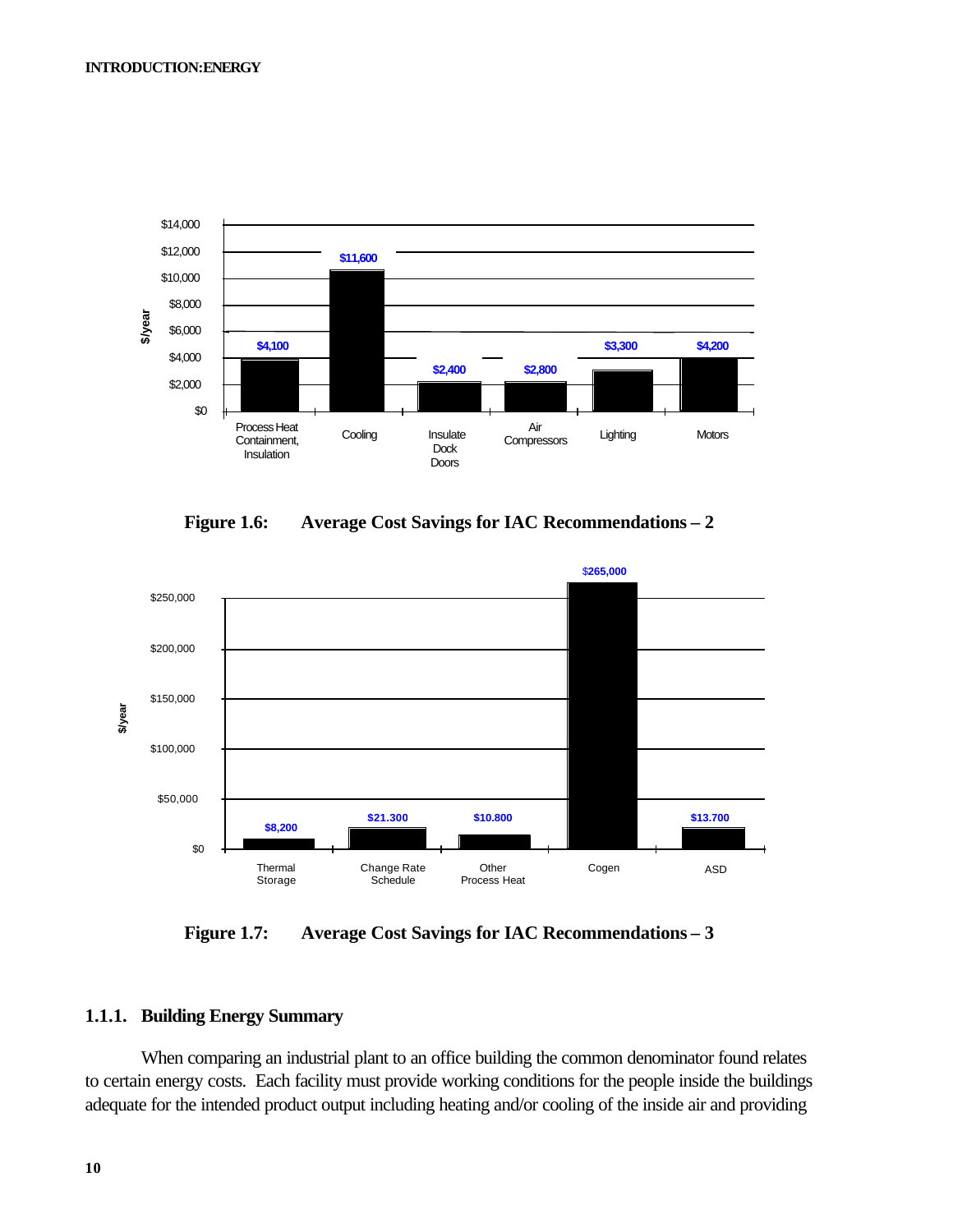light. However, manufacturing plants incur other energy demands concerning equipment not typically operated in the office environment - motors, conveyor systems, compressors, chillers, ovens and other production components.

On the other hand, the office operates some devices like telecommunication equipment, computers, printers and monitors which although not unique to support functions such as information transfer and data tracking and increasingly located on the manufacturing floor connected to the production line or robotic applications, are found in such quantity as to be a major contributor to the commercial energy demand. The following building summary gives some flavor of what typical annual energy demands for electricity and gas small to medium sized manufacturers' require.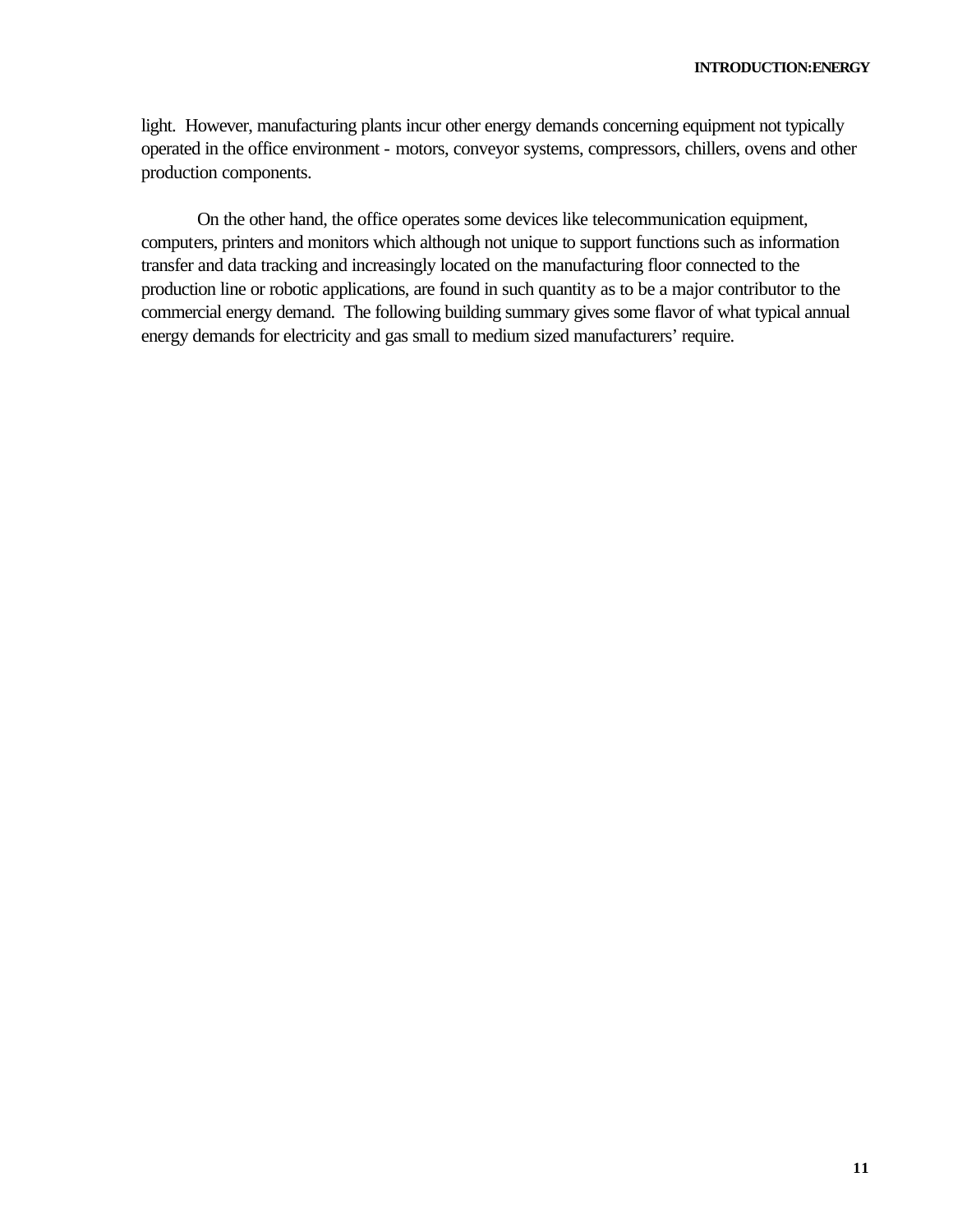Overall Annual Energy & Cost Summary: Total Energy - 20,132.4 MMBtu/yr Total Cost - 349,135.34 \$/yr

# ELECTRICAL SUMMARY

| Month      | Energy | Energy   | Peak   | Demand  | Other   | Reactive | Total    | Unit             |
|------------|--------|----------|--------|---------|---------|----------|----------|------------------|
|            | Usage  | Charge   | Demand | Cost    | Costs   | Cost     | Elect.   | Elect.           |
|            |        |          |        |         |         |          | Cost     | Cost             |
|            | (kWh)  | $($ \$)  | (kW)   | $(\$)$  | $($ \$) | $(\$)$   | $(\$)$   | $(\frac{K}{Wh})$ |
| Jan        | 250000 | 19185.42 | 584.0  | 7965.82 | 215.13  | 110.15   | 27476.52 | 0.078            |
| Feb        | 254400 | 19495.87 | 556.4  | 7595.74 | 214.97  | 116.98   | 27423.56 | 0.077            |
| Mar        | 246800 | 18979.84 | 552.8  | 7530.38 | 213.21  | 111.22   | 26834.65 | 0.077            |
| Apr        | 247600 | 16077.64 | 551.6  | 4245.78 | 194.66  | 113.77   | 20631.85 | 0.065            |
| May        | 275600 | 17937.39 | 590.8  | 4617.85 | 201.35  | 114.30   | 22870.89 | 0.065            |
| Jun        | 313600 | 20365.63 | 633.6  | 4905.38 | 209.51  | 116.58   | 25597.10 | 0.065            |
| Jul        | 324800 | 21582.86 | 620.0  | 4919.60 | 216.13  | 112.84   | 26831.43 | 0.066            |
| Aug        | 316000 | 21050.37 | 620.8  | 4946.63 | 214.93  | 116.75   | 26328.68 | 0.067            |
| Sep        | 273200 | 17943.95 | 594.0  | 4632.62 | 201.60  | 108.94   | 22887.11 | 0.066            |
| Oct        | 260000 | 17058.38 | 574.0  | 4468.58 | 198.46  | 110.82   | 21836.24 | 0.066            |
| <b>Nov</b> | 266800 | 17440.93 | 580.8  | 4466.06 | 199.60  | 112.29   | 22218.88 | 0.065            |
| Dec        | 237600 | 18308.30 | 581.6  | 7860.44 | 212.19  | 108.54   | 26489.47 | 0.077            |

# NATURAL GAS SUMMARY

| Month | Energy Usage | <b>Energy Usage</b> | <b>Total Cost</b> | Unit Cost |
|-------|--------------|---------------------|-------------------|-----------|
|       | (CCF)        | (MMBtu)             | $(\$)$            | (\$/MCF)  |
| Jan   | 10543        | 906.7               | 4979              | 4.72      |
| Feb   | 8116         | 698.0               | 3838              | 4.73      |
| Mar   | 1444         | 124.2               | 700               | 4.85      |
| Apr   | 756          | 65.0                | 376               | 4.97      |
| May   | 791          | 68.0                | 393               | 4.97      |
| Jun   | 558          | 48.0                | 283               | 5.07      |
| Jul   | 816          | 70.2                | 404               | 4.95      |
| Aug   | 2615         | 224.9               | 1251              | 4.78      |
| Sep   | 7540         | 648.4               | 3567              | 4.73      |
| Oct   | 12877        | 1107.4              | 6076              | 4.72      |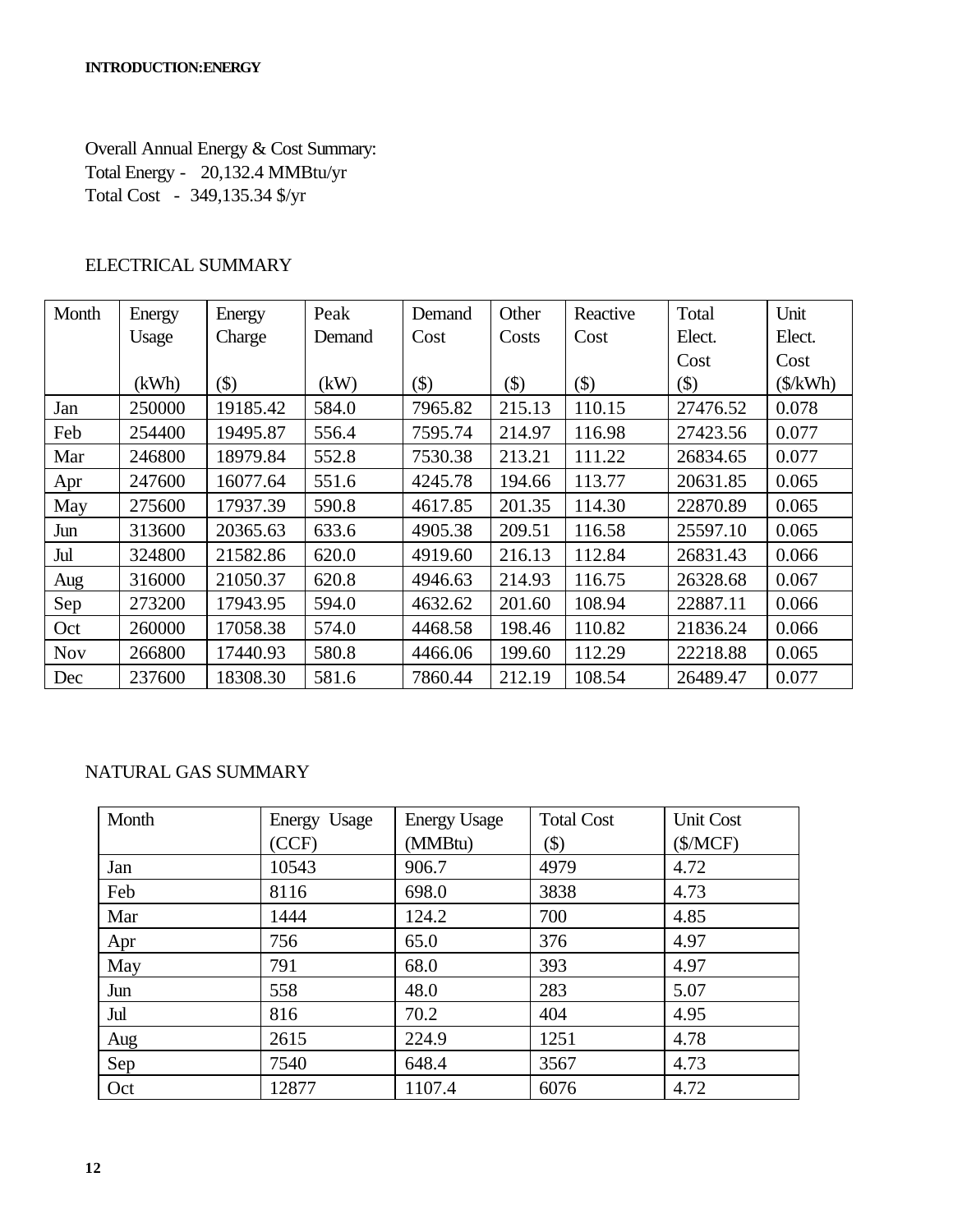| <b>NOV</b> | 8244  | $\sim$<br>1569.0   | 8588 | $\overline{\phantom{0}}$<br>4<br>T. I L |
|------------|-------|--------------------|------|-----------------------------------------|
| Dec        | 19807 | $\sqrt{2}$<br>VJ.4 | 9466 | 70<br>7.70<br>ഺ                         |

Gas Quality - 860 Btu/cf

### FUEL OIL SUMMARY

| Month      | Usage                    | Usage   | Cost    | <b>Unit Cost</b><br>$(\frac{5}{gal})$ | Tax    |
|------------|--------------------------|---------|---------|---------------------------------------|--------|
|            | (gallons)                | (MMBtu) | $(\$)$  |                                       | $(\$)$ |
| Jan        | 5878                     | 829     | 3804.35 | 0.65                                  | 11.38  |
| Feb        | 3024                     | 426     | 1910.83 | 0.63                                  | 5.72   |
| Ma         |                          |         |         |                                       |        |
| Apr        |                          |         |         |                                       |        |
| May        | $\overline{\phantom{0}}$ |         |         |                                       |        |
| Jun        |                          |         |         |                                       |        |
| Jul        |                          |         |         |                                       |        |
| Aug        | $\overline{\phantom{0}}$ |         |         |                                       |        |
| Sep        | $\overline{\phantom{0}}$ |         |         |                                       |        |
| Oct        |                          |         |         |                                       |        |
| <b>Nov</b> | 3515                     | 496     | 2227.86 | 0.63                                  | 6.66   |
| Dec        | -                        |         |         |                                       |        |

### *Rate Summary*

Prior to visiting a manufacturing facility for assessment purposes information obtained by the assessor becomes a springboard in the determination of possible conservation recommendations. The energy bills yield information that when analyzed may provide recommendations before the visit such as energy demand rescheduling, avoidance of late payment penalties, and energy ratcheting errors. Information obtained from utility billing includes (with examples):

Electrical Rate Data:

| <b>Total Energy Usage</b>          | $-3,266,400$ (kWh)  |
|------------------------------------|---------------------|
| <b>Total Energy Usage</b>          | $-11,148,2$ (MMBtu) |
| Total Reactive Charge - \$1,353.18 |                     |
| <b>Total Electricity Cost</b>      | $-$ \$297,426.38    |
| <b>Total Other Cost</b>            | $-$ \$2,491.74      |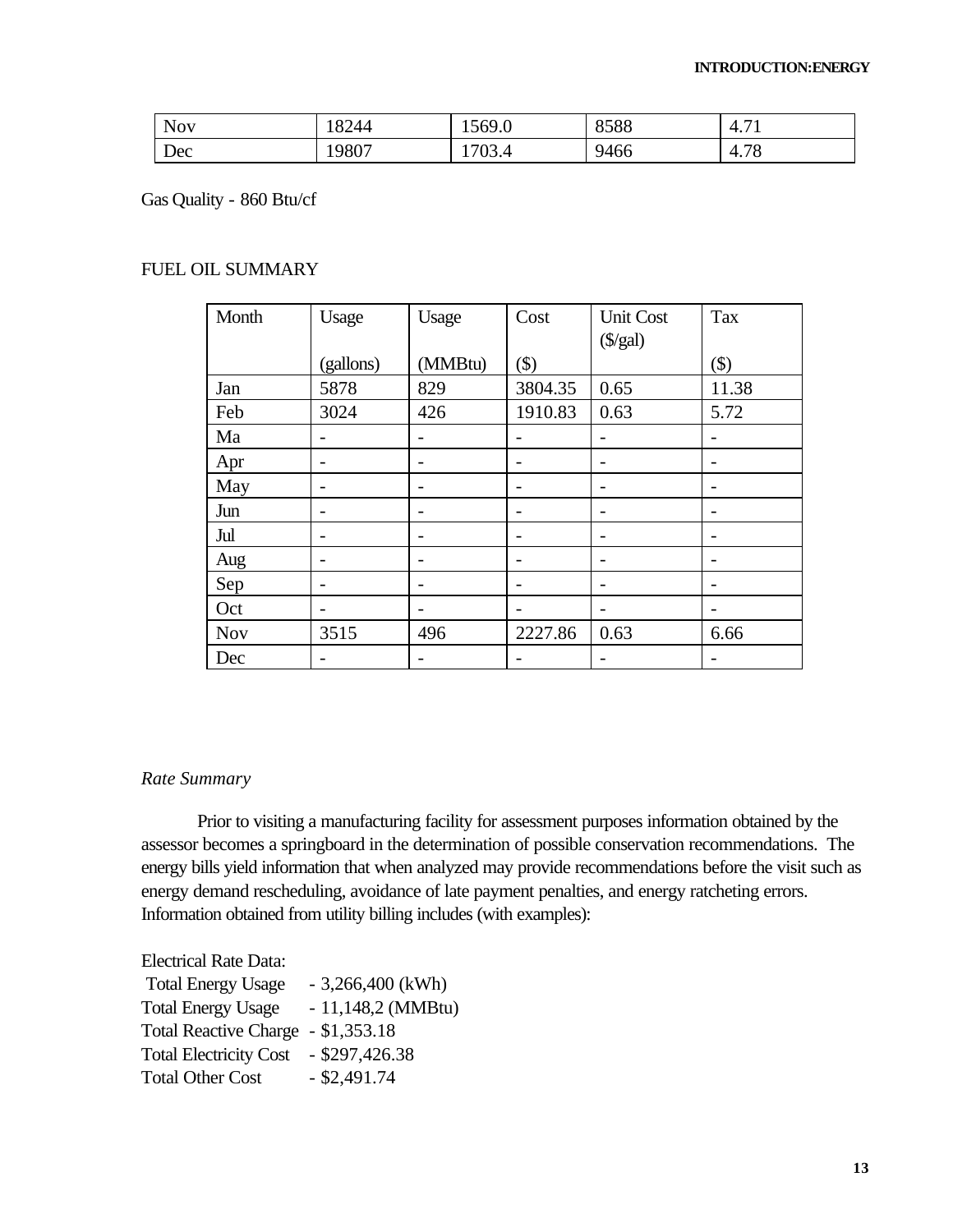#### **INTRODUCTION:ENERGY**

Natural Gas Rate Data: Total Energy Usage - 84107 (CCF) Total Energy Usage - 7233.2 (MMBtu) Usage Cost - \$39921.00

Fuel Oil:

Total Energy Usage - 12,417 (gal) Total Energy Usage - 1,751 (MMBtu) Usage Cost - \$7,943.04

Average Costs: Electricity - 0.07 (\$/kWh) Electricity - 26.68 (\$/MMBtu Electricity  $-9.81$  ( $\frac{\text{K}}{\text{W}}$ ) Natural Gas - 5.52 (\$/MMBtu) Fuel Oil - 4.52 (\$/MMBtu)

### *Graphical Representation*

Graphical representation of the data subsequently provides the assessor the next logical step in the energy usage analysis progression. Experience indicates clients like graphical summaries as easily read and understood indications of relative proportions. Comparison to regional and like industries, normalized usage patterns may indicate abnormalities worthy of investigation. Some examples of graphical representation of data collected for a hypothetical company is presented on the following pages.

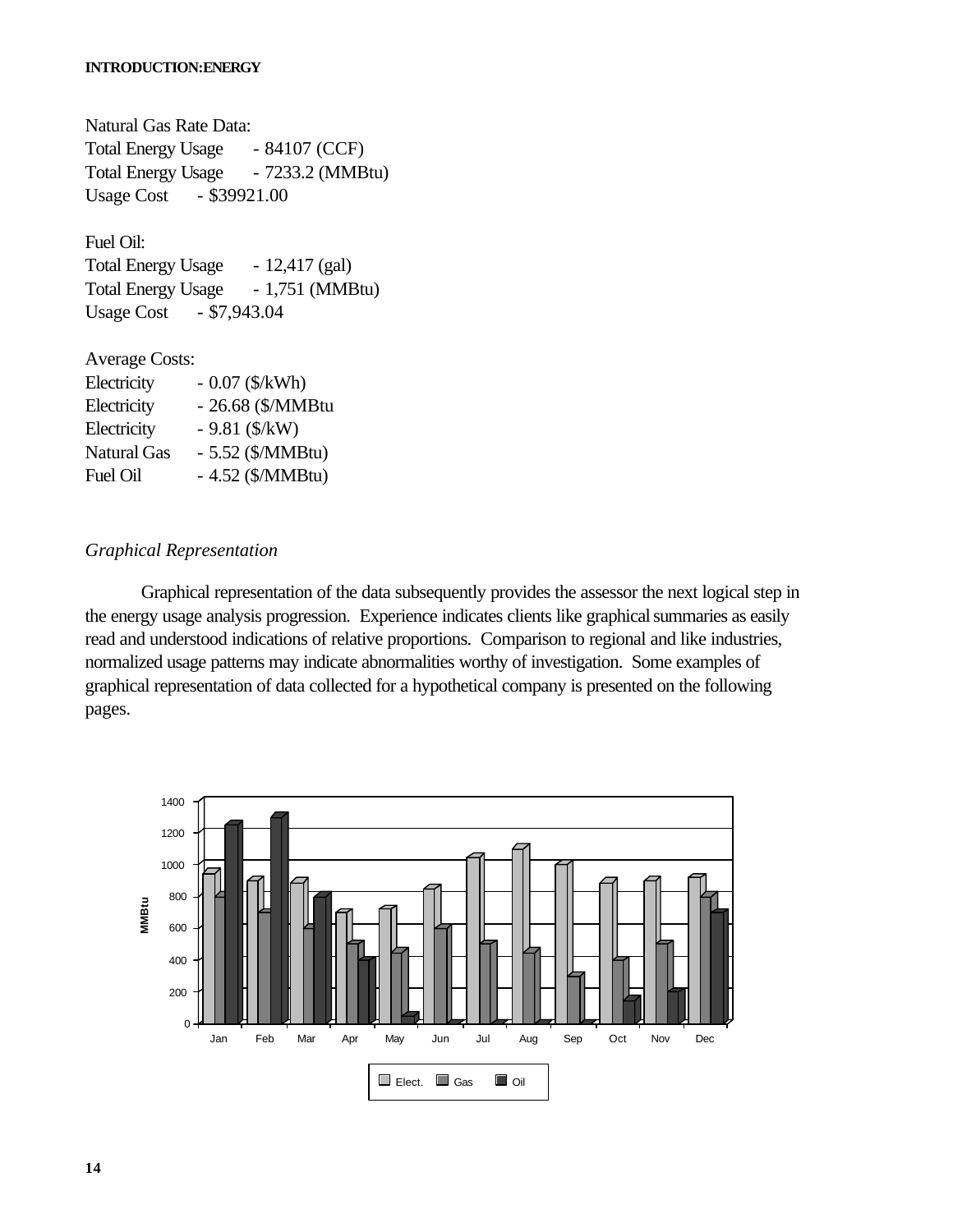

**Figure 1.8: Energy Usage**

**Figure 1.9: Energy Costs**



**Figure 1.10: Electrical Costs**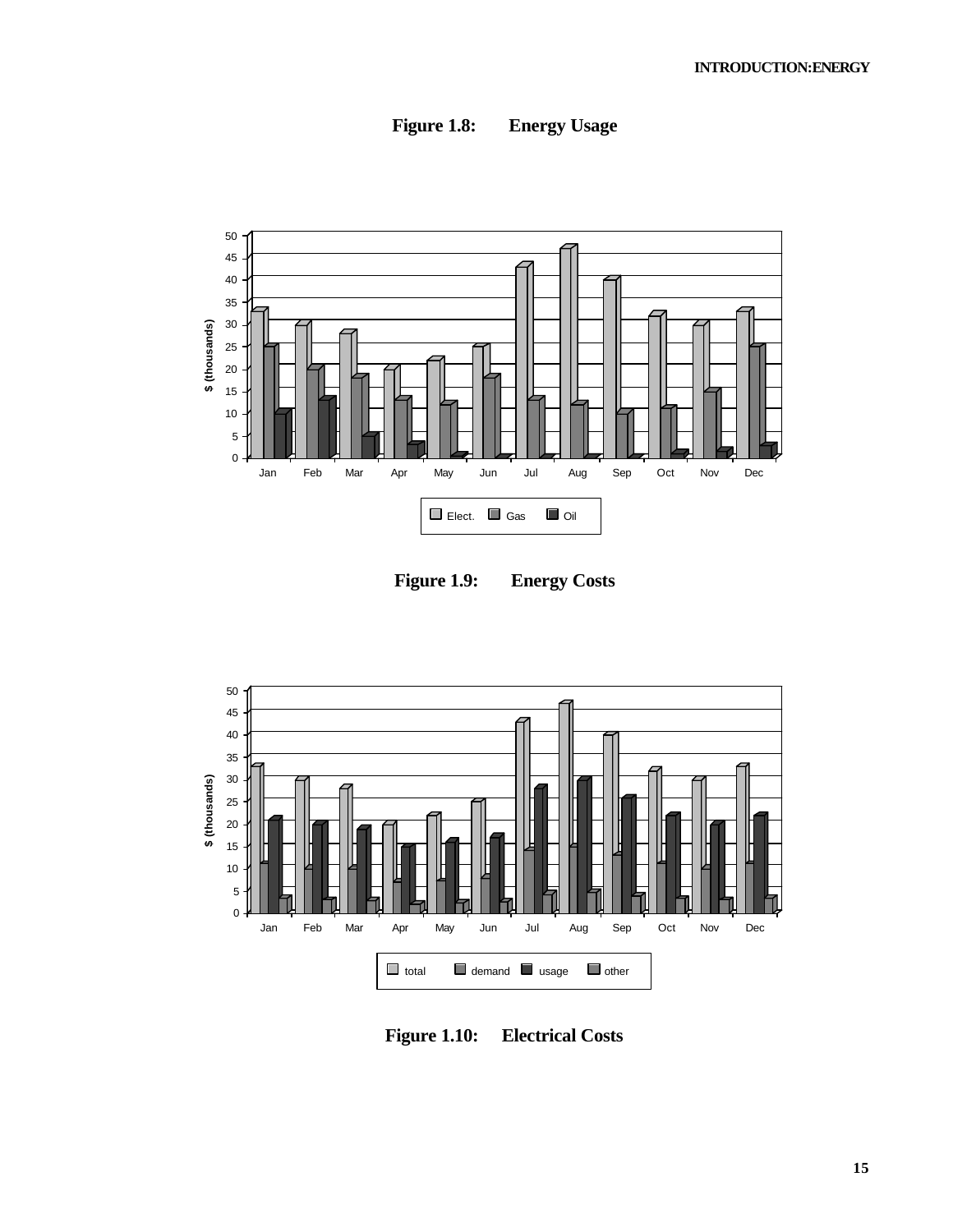





**Figure 1.12: Energy Costs**